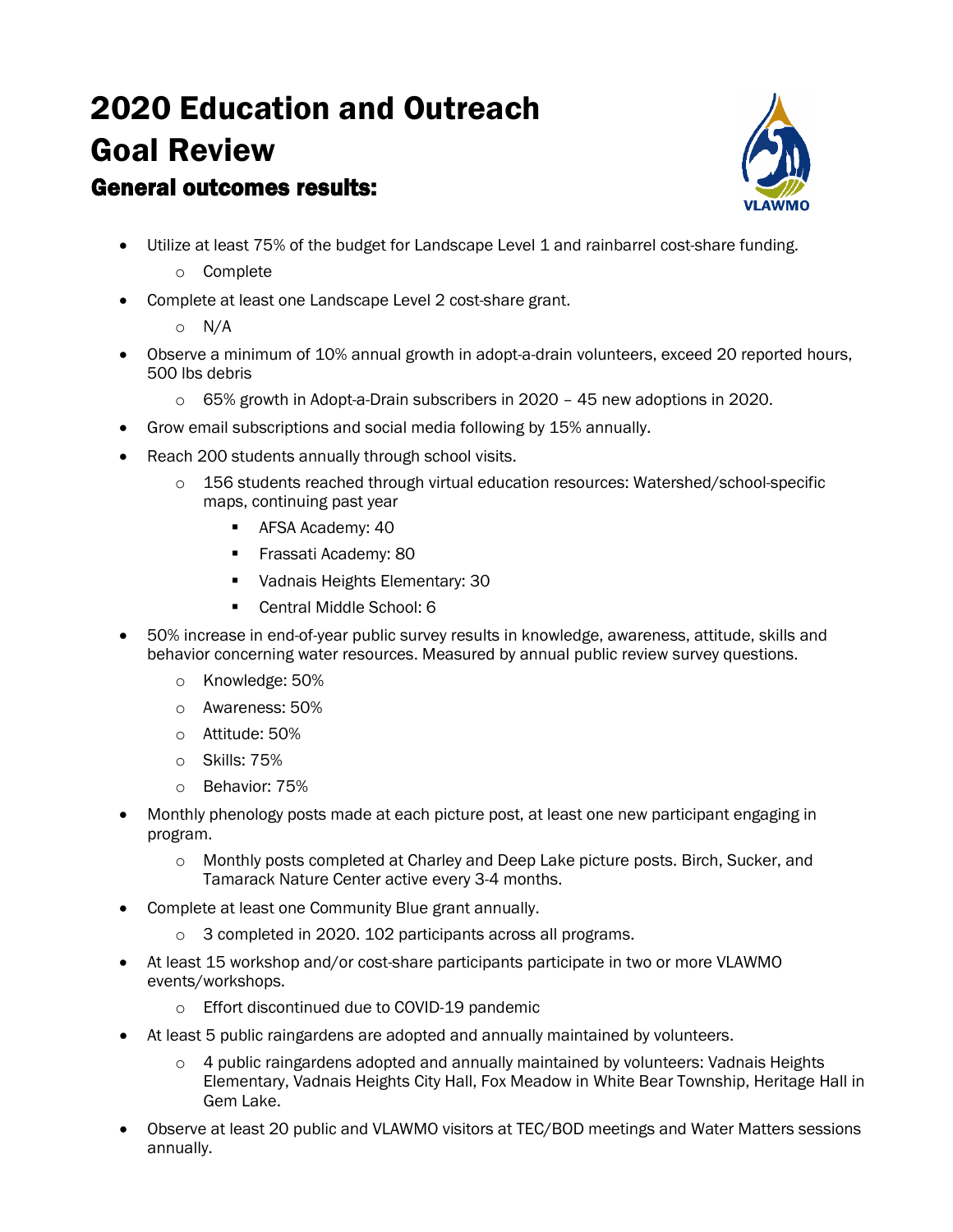- o Effort discontinued due to COVID-19 pandemic
- Achieve over 500 reported volunteer hours through volunteer opportunities such as leading a shortterm service projects, citizen science, specific or custom volunteer roles, advising VLAWMO through the Citizen Advisory Committee (CAC), or utilizing a VLAWMO education display at an existing community event.
	- o Reported 372 hours

# Education and Outreach goals summary:

## 1. VLAWMO Supports its partner Cities in making progress in their MS4's

A. Objective: One instance for each City annually where the City utilized

VLAWMO tools and programs to support Minimum Control Measure #1 (MCM #1) Measure: Goal of 2 of 6 MS4's, 4 achieved.

- Vadnais Heights:
	- o 2 social media postings: yard care and watering outreach
	- o Website update assistance: yard care and watering
	- o 1 City Council meeting presentation
	- o Attendance at MS4 City Summit event to prepare for new MS4 permit: March, 2020.
- White Bear Township: Pet Waste outreach in Lambert Creek subwatershed
	- o 3 social media postings: Advertising workshops, MN Water Stewards program
- White Bear Lake:
	- o Attendance at MS4 City Summit event to prepare for new MS4 permit: March, 2020.
- Lino Lakes:
	- o Attendance at MS4 City Summit event to prepare for new MS4 permit: March, 2020.
- B. Objective: One instance for each City annually where the City utilized

VLAWMO tools and programs to support Minimum Control Measure #2 (MCM #2)

#### Measure: 3 of 6 MS4's

- White Bear Lake
	- $\circ$  Adopt-a-Drain membership and promotion with Goose Lake subwatershed focus: 21 adoptions in White Bear Lake
- Raingarden and BMP maintenance development with Vadnais Heights
	- o Maintained VH City Hall raingarden with support from VH public works and city hall staff
- White Bear Township:
	- $\circ$  Fox Meadow Raingarden maintenance. Volunteer and public works staff partnership.
- C. At least two city staff will articulate something they have adjusted in their operations as a result of Smart Salting or Turf Maintenance Best Practices Training. Measure: 0 staff adjustment reports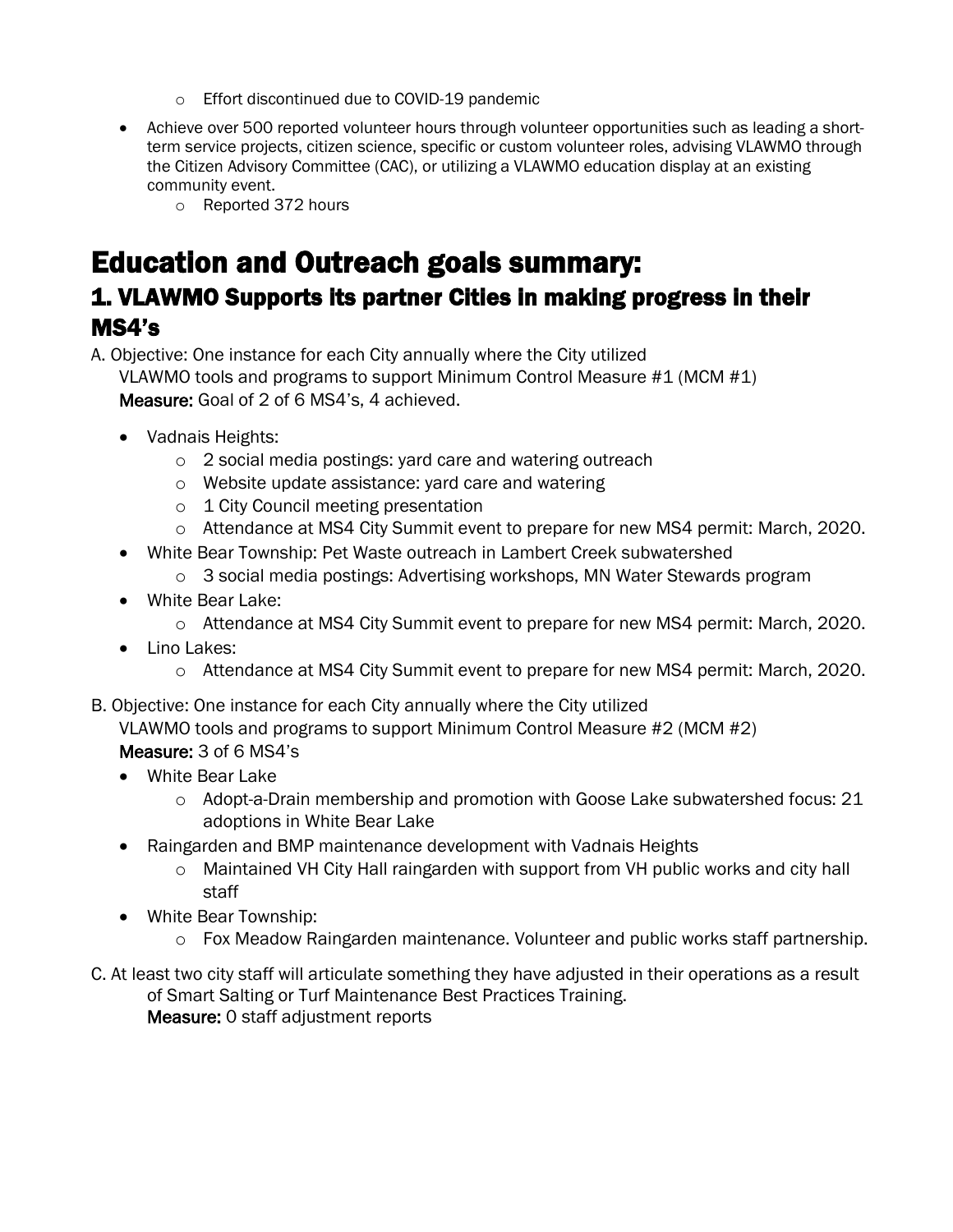# 2. Key personnel have continued to advance their knowledge of water and related natural resources

A. Objective: 75% attendance annually at "Water Matters" events and supplemental education activities.

### Effort discontinued due to COVID-19 pandemic

### 3. Establish place-based watershed education that applies to multiple age demographics

A. Objective: A minimum of 3 survey responses from parents of school-age children

#### Effort discontinued due to COVID-19 pandemic

B. Objective: Reach 10% of school-age population in watershed per year through school programs

Measure: Estimated 2% of school-age population reached through custom watershed and schoolyard maps, Jr Watershed Explorer activity booklet

C. At least 3 classrooms will utilize a school raingarden to support their planned curriculum activities, such as Race to Reduce.

### Effort discontinued due to COVID-19 pandemic

# 4. Schools have established and maintained stormwater BMP's, embracing their educational value

A. Objective: One school each year will schedule and complete raingarden maintenance in conjunction with a VLAWMO on-site visit

### Effort discontinued due to COVID-19 pandemic

B. One school each year will schedule and complete raingarden maintenance independently: Measure: 1 independent school complete: Vadnais Heights Elementary

## 5. Community members are educated on VLAWMO issues and priorities

- A. Objective: 50 new registrations to email newsletter will result from public booth events. Measure: 40 new email registrations
- B. VLAWMO will utilize community partnerships to promote VLAWMO events and projects. (PI 3-2-1). Measure: Refer to general outcomes
- C. VLAWMO will utilize the VLAWMO.org blog, VLAWMO YouTube channel, E-newsletter, and social media a minimum of twice each week to promote awareness and build community report. Measure: 11,000 website views reported from analytics web host

## 6. Community members utilize watershed knowledge to act on watershed issues, with help from VLAWMO's tools and resources

 A. VLAWMO will offer native plant, raingarden, and/or yard-care workshops annually. Objective: Installation of four raingardens, native plantings, permeable paver systems as a result of VLAWMO workshops.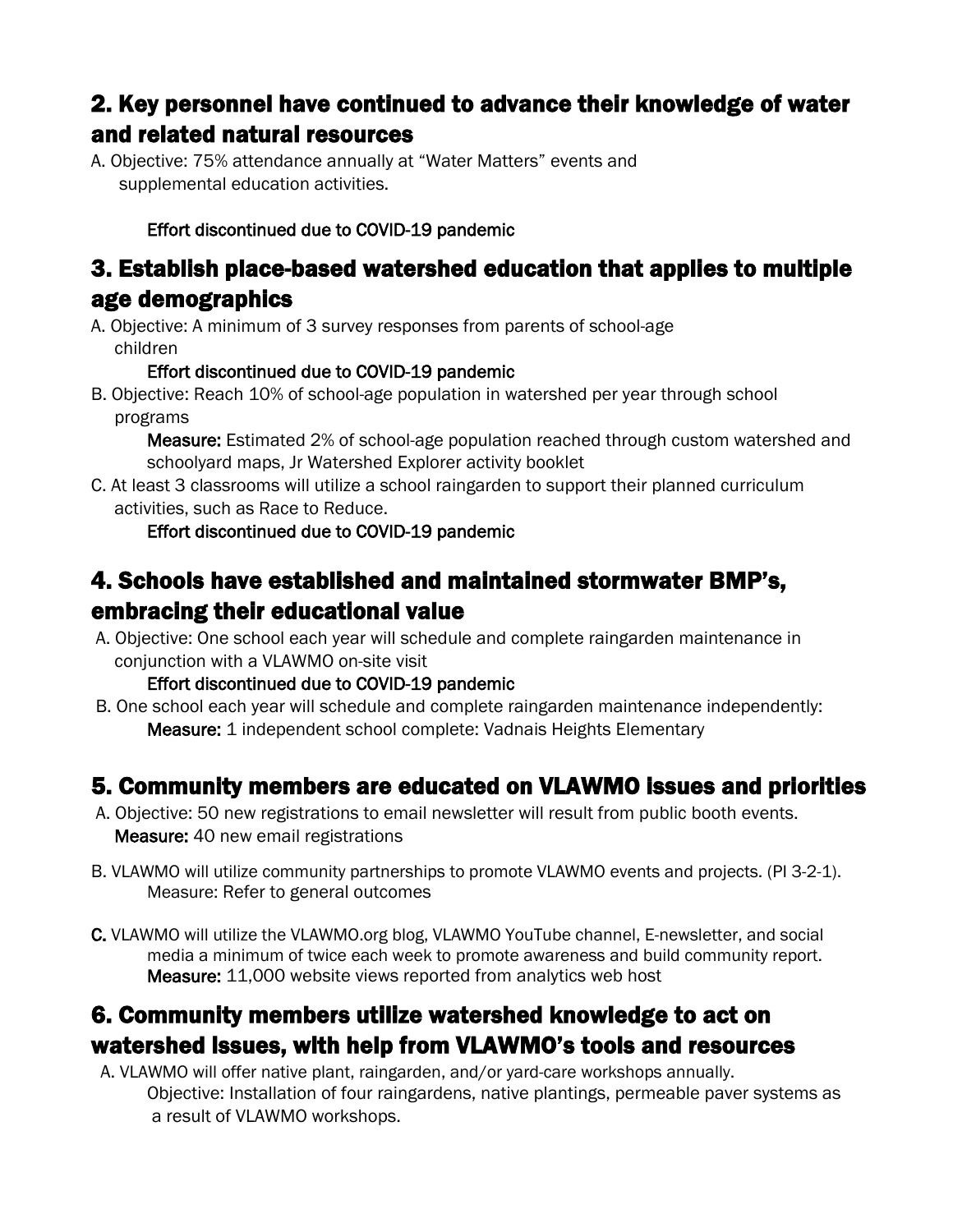Measure: 1 installation - .011 lbs annual Total Phosphorus (TP) reduction, 6.2 annual .lbs total suspended solids (TSS) reduction.

6 cost-share site visits from 2020 workshop attendance

3 cost-share site visits from 2019 workshop attendance

*Effort reduced due to COVID-19.*

B. In the past year, 4 workshop attendees will have engaged VLAWMO in ways other than the costshare

program Objective: 4 workshop attendees engaged in VLAWMO activities in ways other than the cost-share program.

 Measure: 5 workshop attendees engaged in VLAWMO in ways other than cost-share: Watershed Action Volunteers (WAV), DIY neighborhood raingarden tour

 C. VLAWMO will continually promote and evaluate the use of watershed stewardship activities through social media, newspaper submissions, and surveys (PI 3-3-1). 10% increase in stewardship activities documented from public survey

Measure: 65% reported increase in stewardship activities from end of year public survey

 D. VLAWMO will produce and publish neighborhood spotlight articles that highlight cost-share and yard-care success stories. A minimum of 3 articles will be developed annually. Measure: Refer to general outcomes

# 7. An appreciation of local natural resources is established in the community, fostering ecological awareness and community reflection.

Measure: See general outcomes for measures related to objectives A-D

A. Continued use of remote cameras to photograph local wildlife and use photos for educational messaging, schools, newspapers, blogs, and presentations.

B. VLAWMO staff will host at least 1 Frog and Toad call education event annually.

C. VLAWMO will produce and publish an article series titled 'Faces of Wetlands', featuring ecological knowledge on wetland wildlife while relating it to a local sense of place.

D. VLAWMO will organize and interpret citizen science/service initiatives for community members to participate in.

### 8. A volunteer base that learns and leads

A. 5 volunteers will act as educators to their local citizen peers annually.

Measure: 3 volunteers acted as educators/leaders

 B. Some efforts discontinued due to COVID-19 Pandemic. Completed volunteer leadership efforts from 2020 goal include:

Measure: 5 volunteer leadership roles accomplished.

Neighborhood BMP tour, Leaf Pack macroinvertebrate monitoring, public raingarden maintenance, rainbarrel webinar, and Jr Watershed Explorer Workbook (bonus).

 C. VLAWMO provides a variety of short-term opportunities for volunteers to act as educators to their local citizens (PI 3-3-1).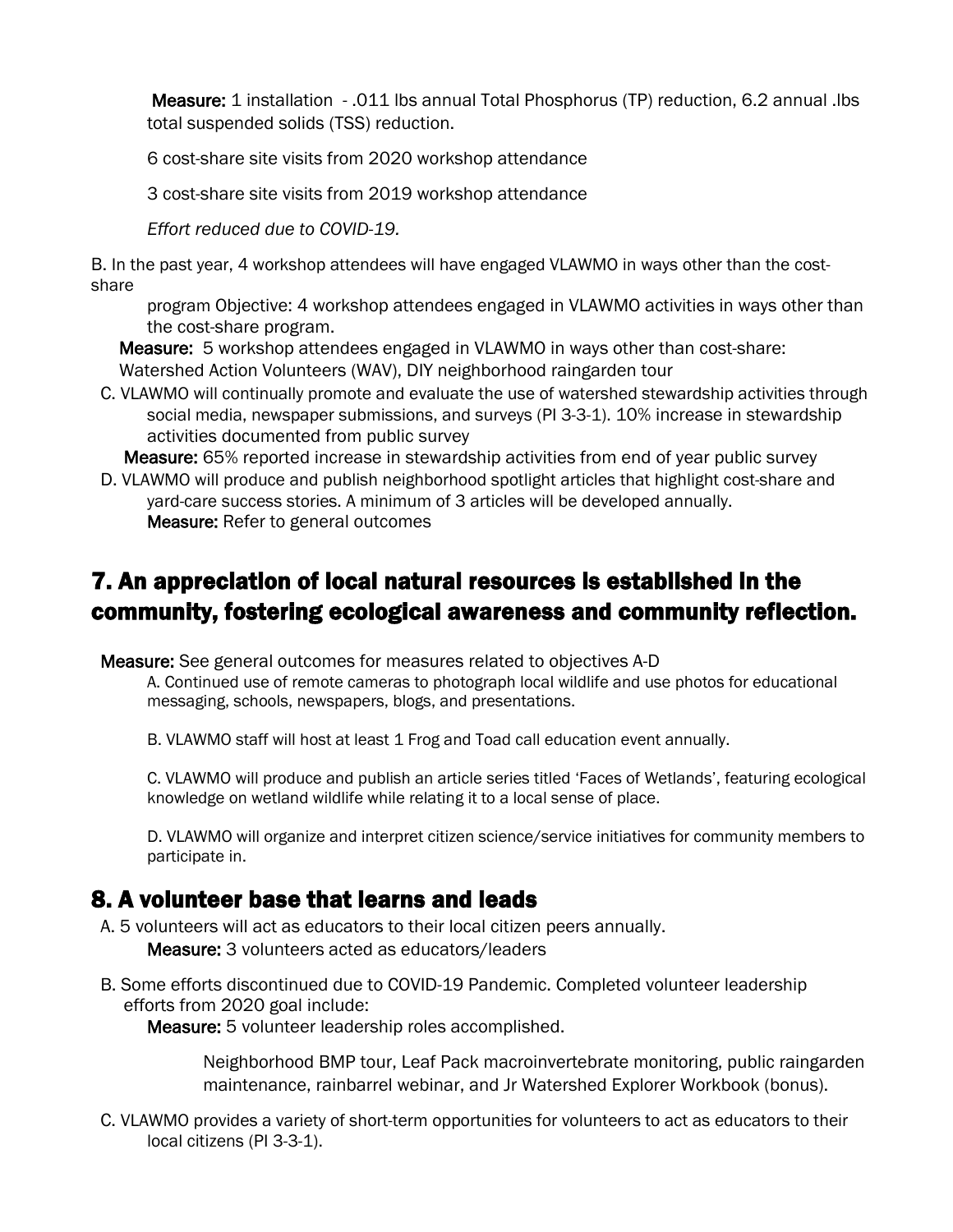Measure: Refer to general outcomes

 D. Trained volunteers will help monitor the status of Aquatic Invasive Species (AIS) in the watershed. Measure: 6 of 12 VLAWMO Lakes monitored for Aquatic Invasive Species (AIS)

## 9. A watershed focused congruency between community groups exists in VLAWMO

A. Notes and minutes from VLAWMO each meeting will be posted on the website forstakeholders and the public.

Measure: Refer to general outcomes

B. Workshops, outreach, programs, social media, and events will all promote the CommunityBlue program. One event resulting from unique, creative partnerships.

Measure: 3 projects complete, one complete from unique partnerships. See Community Blue Grants in 2020 Raw Numbers.

C. VLAWMO will produce and submit at least 10 newspaper articles annually.

Measure: Complete, 13 publications. Refer to general outcomes for results.

# 2020 Education and Outreach: Raw Numbers Community Blue Grants

# • 3 grants completed in 2020, 1 postponed due to COVID-19.

- o Movie Night: Hometown Habitat Kate Windsor
	- **Educational movie about native plants, green infrastructure, and water** resources. Partnership with North Oaks Natural Resources Commission and the North Oaks Golf Club.
	- 40 participants
	- $$200$
- o Rainbarrel Workshop:
	- Minnesota Water Steward capstone project Katherine Doll Kanne
	- 37 participants
	- **\$1,700 awarded, \$1,272.45 used**
- o Junior Watershed Explorer Ceci Shapland (MN Water Steward)
	- Activity workbook for kids and families, facilitating DIY games, puzzles, and site visits based on the local watershed. Long-term resource available for download and hardcopy print for families and schools.
	- **Estimated 25 active users in 2020**
	- **5700 awarded**
- o Upstream: Postponed White Bear Center for the Arts
	- Curated tea and water education sessions with volunteer activities in public raingarden/bioswale maintenance
	- **\$5,000 reserved for 2021 based on COVI-19**

# Workshops & Community events

- Cost-share open house: In person (pre-COVID-19)
	- o February 4th
	- o 12 participants
- Vadnais Lake trash pick-up DIY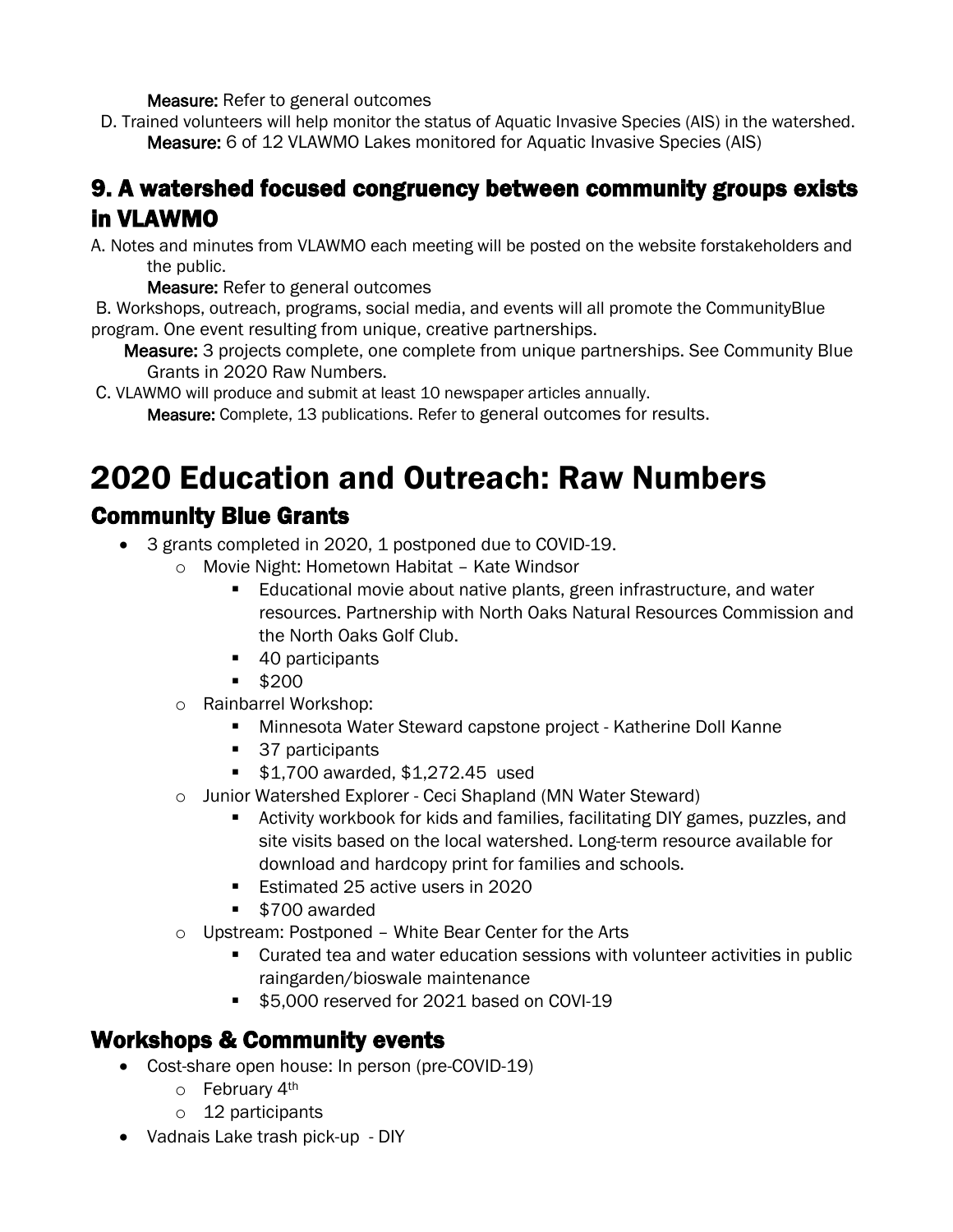- o May 4th
- o 5 participants
- Native Plants guest speaker: Natural Shores Technology, Tracy Lawler
	- o 50 participants
- Blue Thumb Resilient Yards workshop (online partnership)
	- $\circ$  June 24th
	- o 12 participants (many other non-VLAWMO)
- Blue Thumb Healthy Soils workshop (online partnership)
	- o Sept 24th
	- o 2 participants (many other (non-VLAWMO)
- Lino Lakes Water Quality webinar (online partnership)
	- o October 6th
	- o 1 participant (many other non-VLAWMO)
- Lambert Pond and Meander webinar (online partnership)
	- o May 15th
	- o 13 participants
- DIY Neighborhood raingarden and native plant tour: August 21st
	- o 23 participants
- Ramsey County AIS workshop (online partnership)
	- o April 19th
	- o 3 participants
- East Goose Lake Neighborhood Conversation
	- o December 1st
	- o 16 participants

# WAV & Citizen Science

- Adopt-a-Raingarden training/service:
	- o Vadnais Heights Elementary
		- Mav
		- 2 volunteers
	- o Fox Meadow
		- **Detober**
		- **1** volunteer
	- o Gem Lake Heritage Hall
		- **June**
		- **1** volunteer
	- o Vadnais Heights City Hall
		- June
		- 4 volunteers
- Invasive Species/Fieldwork Service Days
	- o 8 work days: Vadnais Heights City Hall/ Birch Lake 4th and Otter
	- o 27 volunteers
- LeafPack macroinvertebrate monitoring
	- o 4 volunteers active
	- o 6 Leaf Packs completed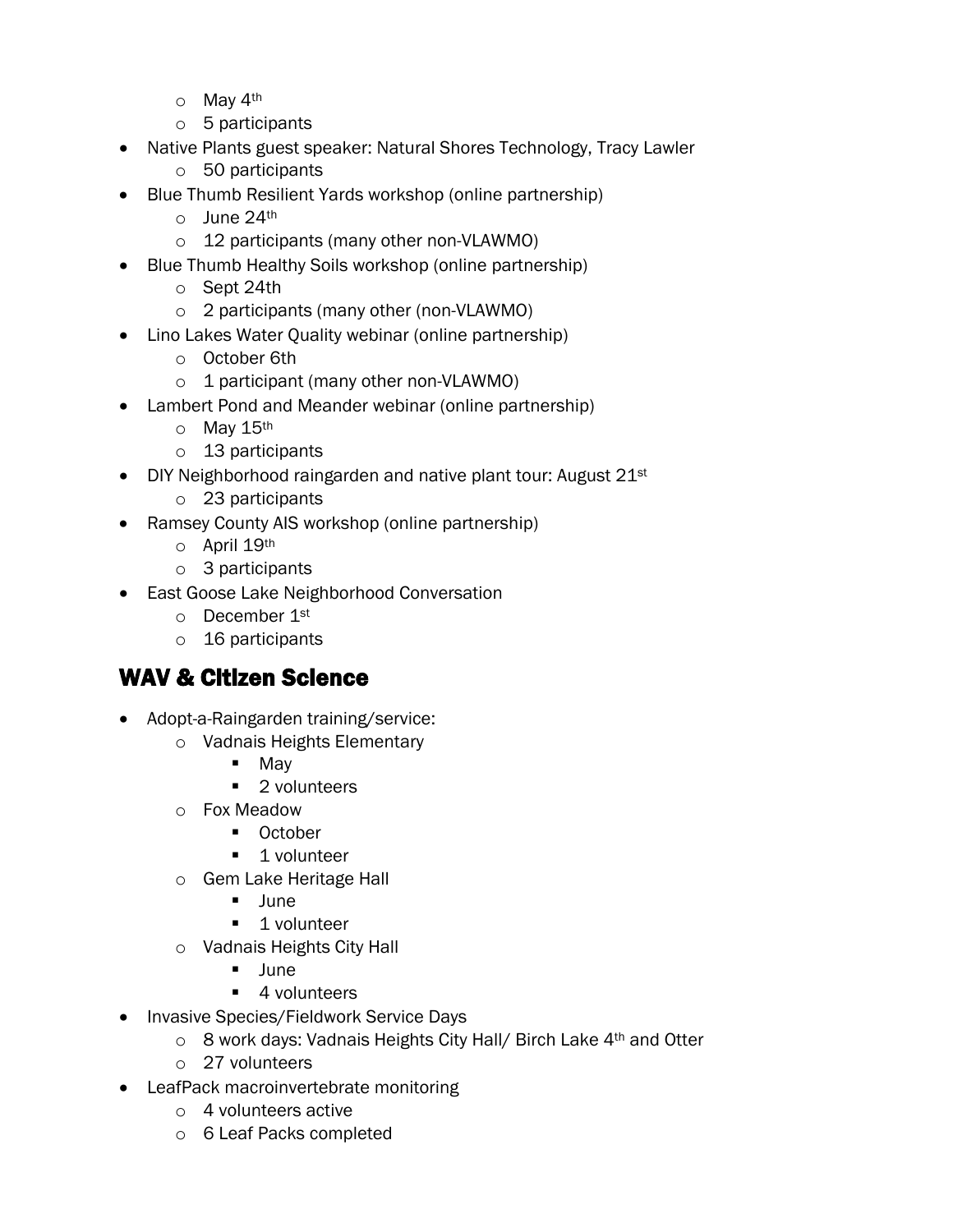- Adopt-a-Drain: ongoing (adopt-a-drain.org)
	- o 40 stormdrains adopted in watershed
- Picture posts: photo phenology project on Pleasant, Birch, Sucker Lakes
	- 3 volunteers actively engaging in citizen science phenology

# K-12 & Youth Programs

N/A – COVID-19 complications

## Newspaper & City Newsletter Publications

#### 13 publications

- January 2020, North Oaks News:
	- Common carp and water-quality trends on Pleasant Lake
- February 2020, North Oaks News: Below the surface: What we do and don't know about Pleasant and East Vadnais Lakes
- February 4, 2020, Bring me the news MN: More than a dozen swans have died at Twin Cities lake
- February 12, 2020, White Bear/Vadnais Heights Press: Inspired by nature: Meandering Lambert Creek
- February 14, 2020, StarTribune:

More evidence of lead killing swans on Vadnais-area waters

- February 26, 2020, Vadnais Heights Press: Swans and loons will benefit from Get the Lead Out program
- April 11, 2020, StarTribune:
	- 2 lakes in 2 years: 16 swans dead
- April 2020, White Bear/Vadnais Heights Press: Preventing the use of lead in fish tackle
- May 10, 2020, StarTribune:
	- Natural curves of streams restored
- July 2020, North Oaks News:
	- On the lookout for invasive plants: Japanese knotweed
- August 2020, North Oaks News: Beyond appearances: Invasive yellow iris
- Faces of Wetlands Otters article (NV) North Oaks News: December
- Annual Watershed Award Announcements: December (NV) WB/VH Press

#### Television coverage in 2020:

- Year-round:
	- Local SCC station circulating videos from VLAWMO Youtube channel
- February 10, 2020, KARE 11: Outdoors: Recent swan deaths brings lead fishing tackle concerns

# MS4 Municipal Partnerships